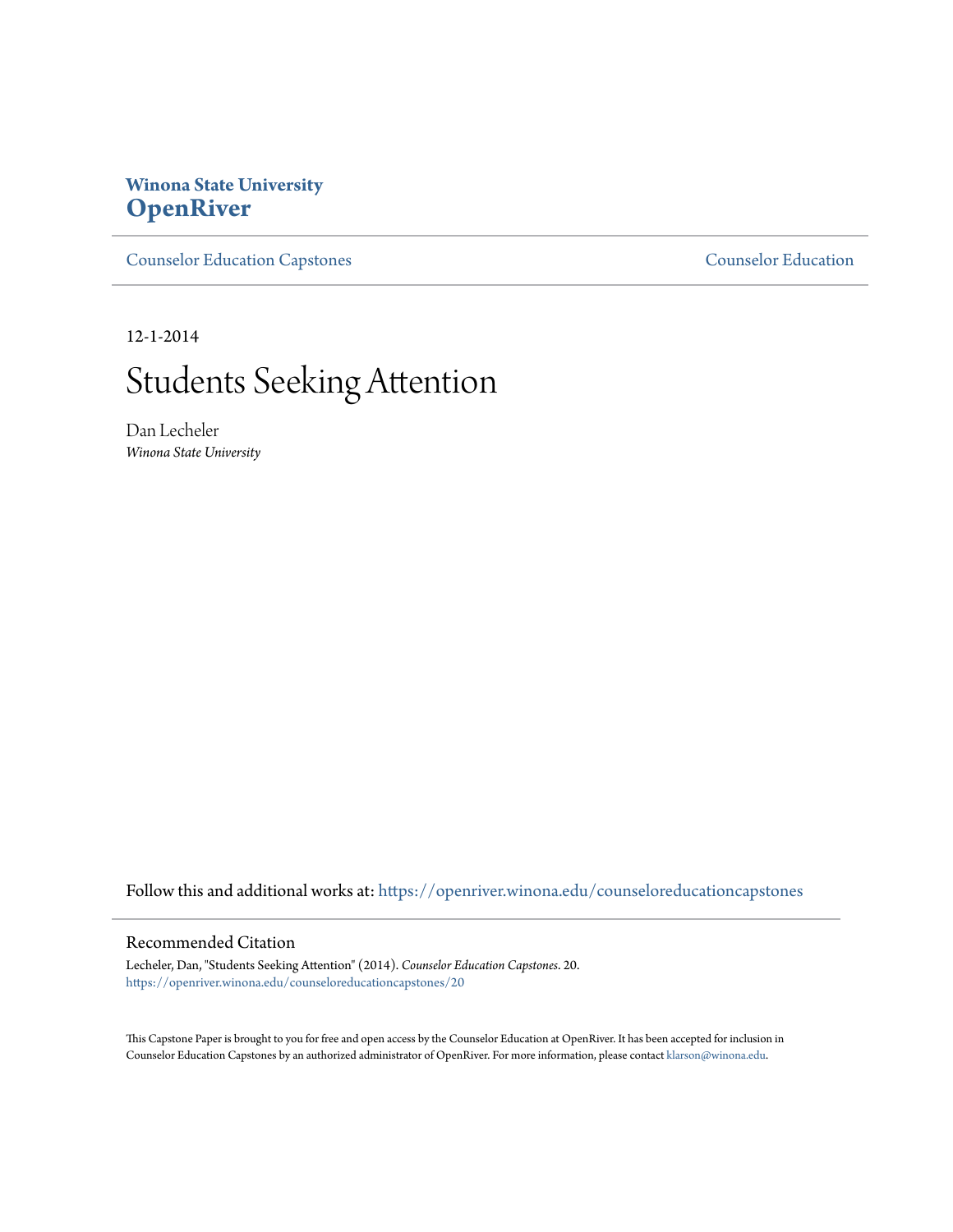## STUDENTS SEEKING ATTENTION

Dan Lecheler

A Capstone Project submitted in partial fulfillment of the requirements for the Masters of Science Degree in Counselor Education at Winona State University

Fall 2014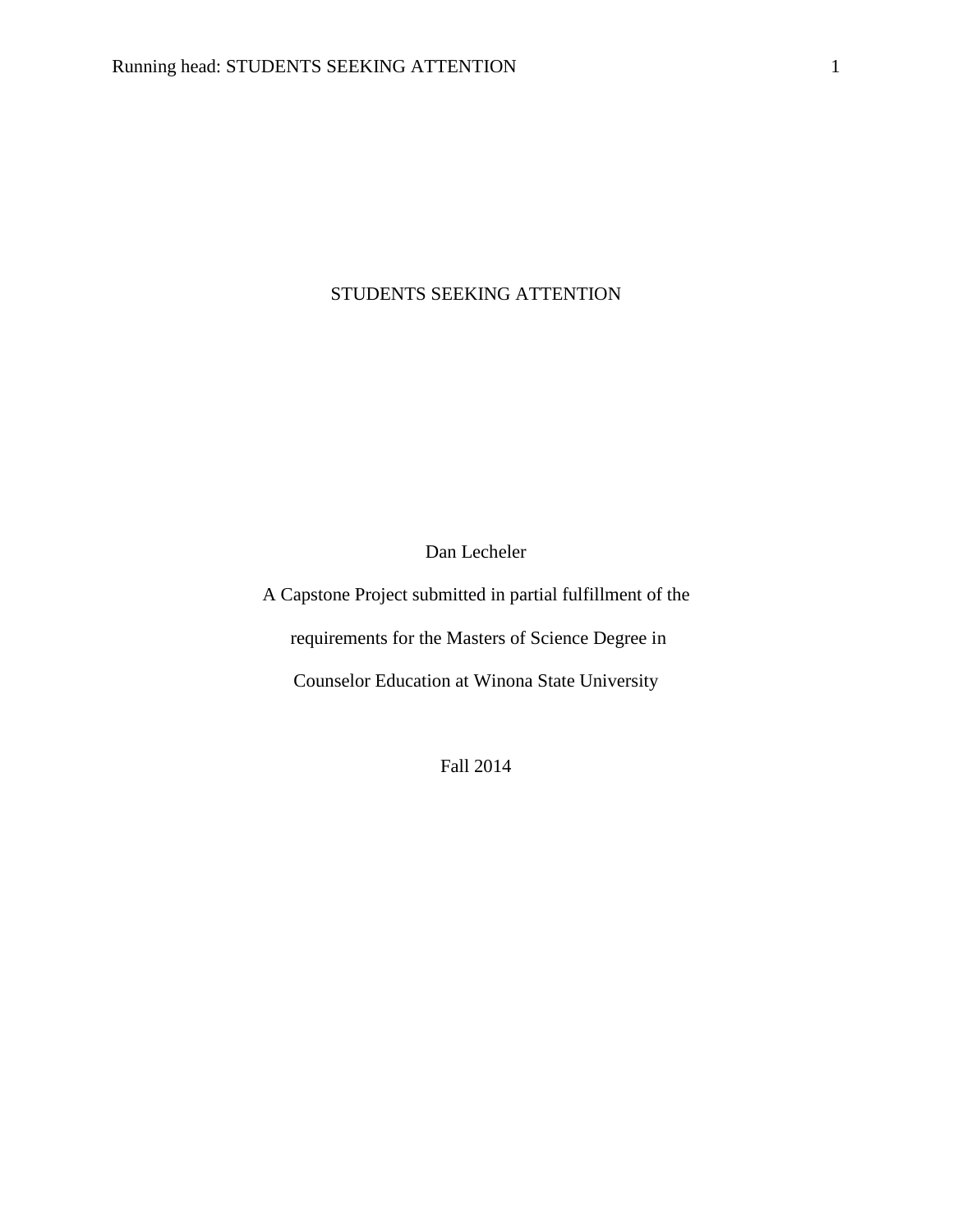#### **Abstract**

There are numerous reason's to help explain why children behave the way they do. Sometimes they may be trying to selfishly get something, please an adult or are seeking praise and approval. Sometimes they may be trying to replace something that is absent from their life. Children are not adept at discussing their thoughts and feelings. Often times they communicate through their behavior. For elementary-aged students, the classroom becomes an early setting where disruptive behaviors can have them standing out from their same-aged peers. This Capstone Project will examine the possible correlation between students who disrupt their classrooms by way of seeking attention behaviors and those students who believe they do not have a nurturing relationship with their parent/caregiver(s). The belief is that these two types of students are one in the same (those who feel rejected/and those who seek attention). It makes sense that if a child is not getting their basic need for attention and nurturance; they may seek it out in a maladaptive way. If a School Counselor can first properly identify these students, and secondly, begin to deduce why they may be acting out in class. It becomes logical to devise an intervention strategy that can replace, to a degree, what these students are needing. One intervention proposal is to match these students with a mentor who will provide academic support and supportive, nurturing interactions. The predictive effect of this intervention strategy is that the student's distress will lesson, boost their pro-social development, resulting in better peer relationships, improved academic performance, and increased harmony in the classroom.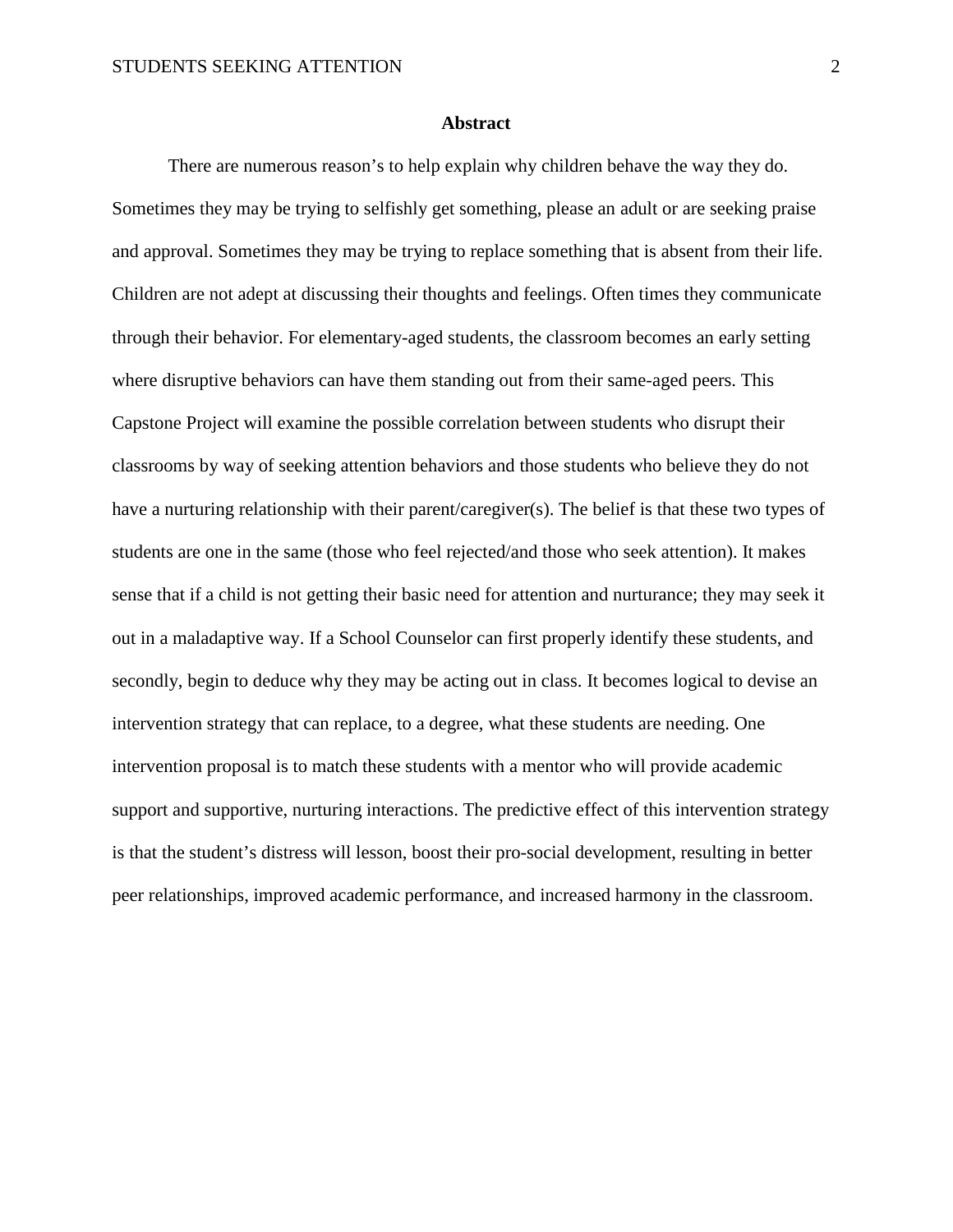## **Table of Contents**

| $History \dots 7$ |
|-------------------|
|                   |
|                   |
|                   |
|                   |
|                   |
|                   |
|                   |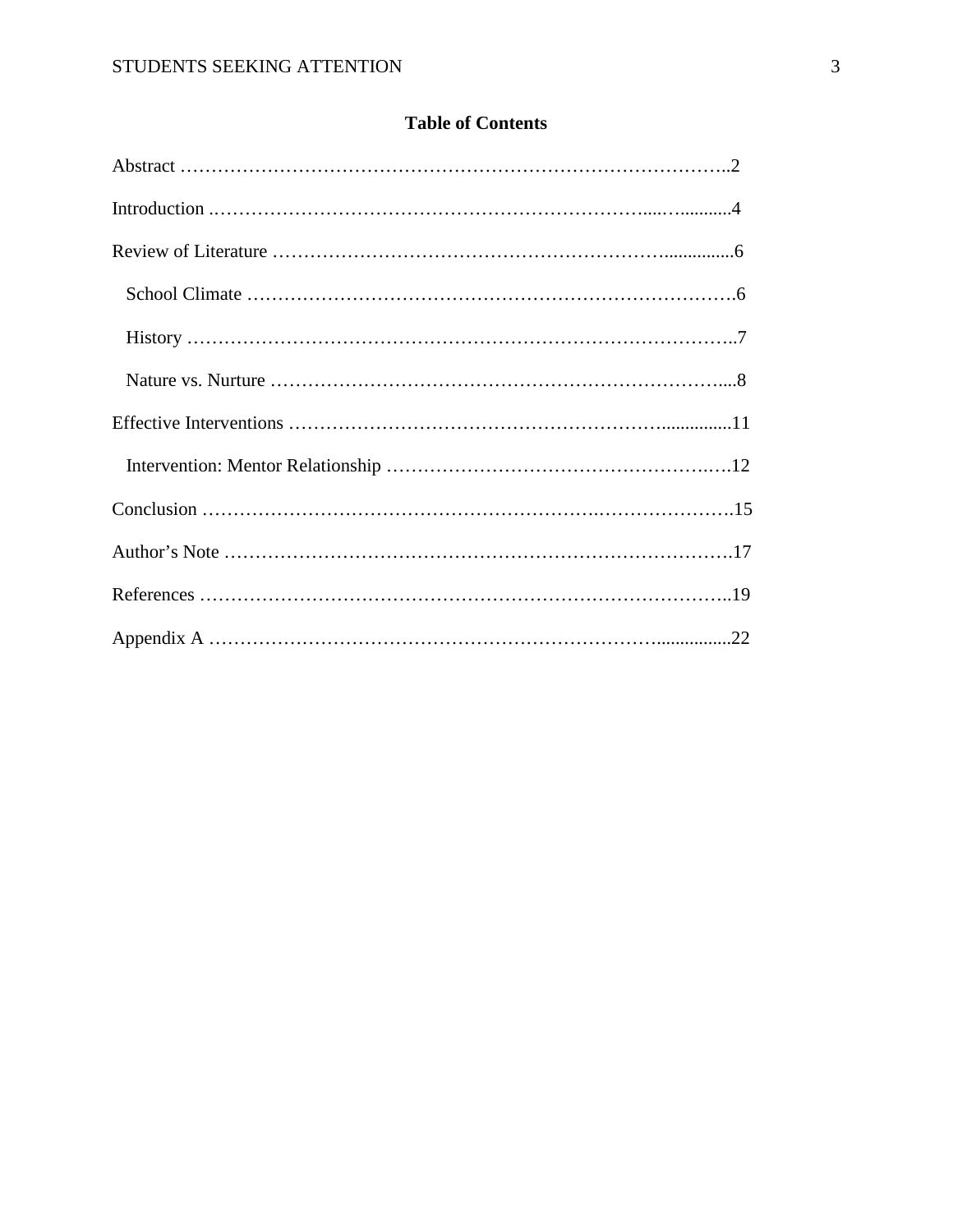#### **Introduction**

As a School Counselor you will be asked to do lots of duties around the building you probably weren't expecting to do. You may be asked to wash lunch tables, supervise recess, orchestrate a building lockdown and even physically restrain an out-of-control student. The duties are usually student centered; but just as important will be the support you provide for the teachers and building staff. Student misbehavior can be a primary target for a School Counselor because learning cannot occur if the classroom resembles a late night sleep over at Bart Simpson's with endless Mountain Dew. Classroom teachers, overwhelmingly report that classroom management, particular to misbehavior has become the top consumer of their time, energy, and patience (Emmer & Hickman, 1991). In Scott A. Spauldings et al. (2010) study that tracked office discipline referrals for over 1500 American schools during the 2005-2006 school year found that the top three behaviors requiring teacher/administrator attention were: 1. Fighting, 2. Defiance, and 3. Disruptive Classroom Behavior. Students seeking attention in the classroom can drain the mental and physical resources of teachers and teacher aides quickly. These students constantly seek out ways to draw staff away from other children and monopolize the teachers time. These students seek to gain undivided attention from the teachers and sometimes from their peers. A number of variables come into play as to why children misbehave in class. Avoiding work, learning difficulties, developmental issues, family non-support, and stress induced incidences such as domestic violence at home, or parents separating/divorcing can all contribute to children acting out at school (Emmer & Hickman). Research has shown that children's misbehavior is typically associated to some condition or unmet need (Emmer & Hickman). For this Capstone Project, data will be collected to identify those students who display disruptive/seeking attention behaviors in class. These students who seek attention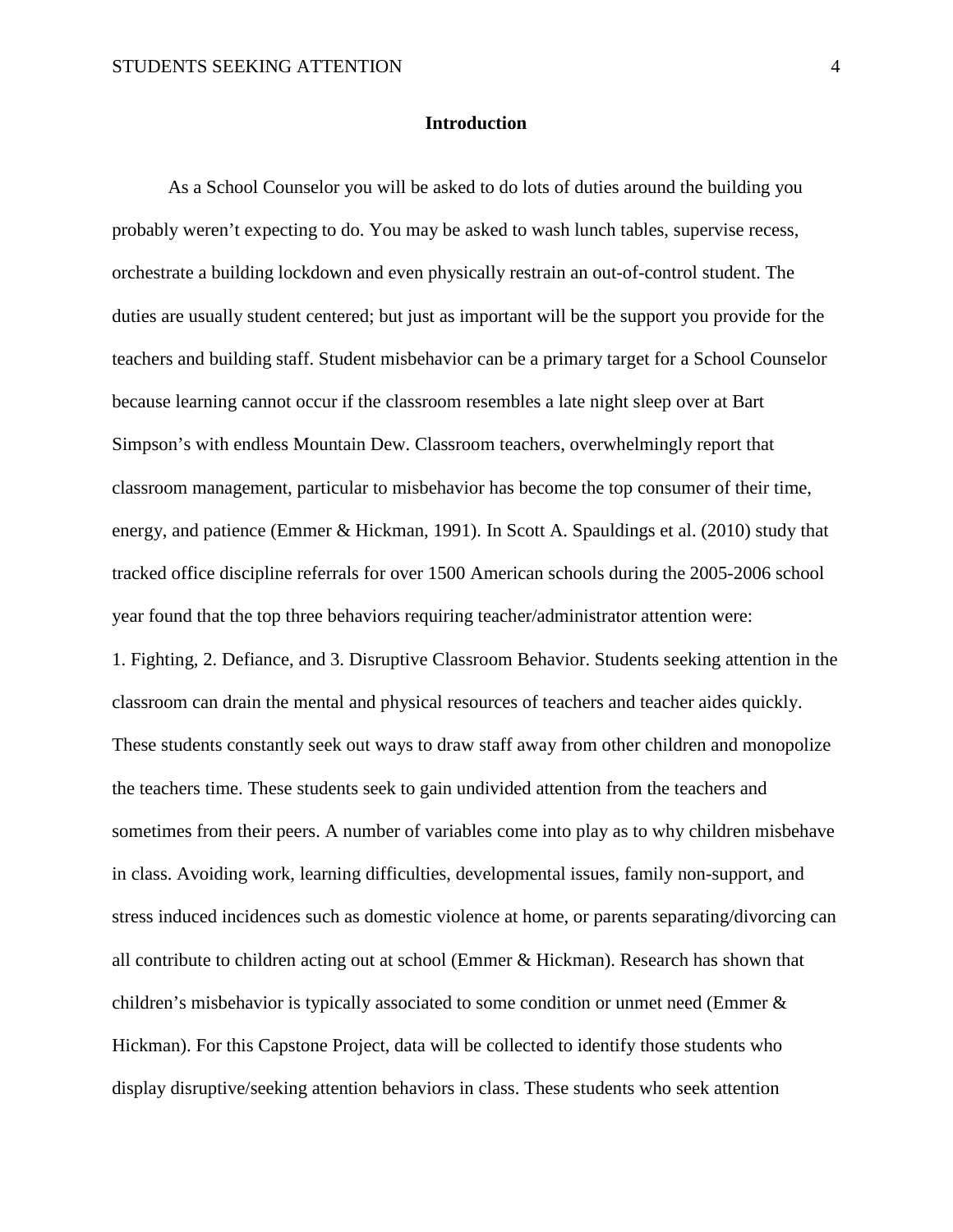through misbehavior will then be assessed to determine if they may also feel like they are children absent of positive social interactions with adults; primarily from their parents. If a correlation can be made, between the "students seeking attention" and those who feel "rejected" this is an important distinction as it helps establish the course of action a School Counselor may take when developing an intervention strategy to lessen the disruptive classroom behaviors. The Counselor can devise an intervention that is very intentional about what it provides for these students. Counselors can support the needy student and also support the teacher's classroom management through the same intervention. The proposed strategy for this project (particular to elementary-aged children) provides an after-school homework group that is staffed with a mentor for each student. The strategy provides academic support (for students who likely receive little academic help after 3PM). It also provides positive, nurturing interactions with the student by caring adults. It is hypothesized that if the students' needs are properly identified, then fulfilling the missing need for support, guidance and acceptance will result in decreased disruptive attention-seeking behaviors in the classroom and beyond.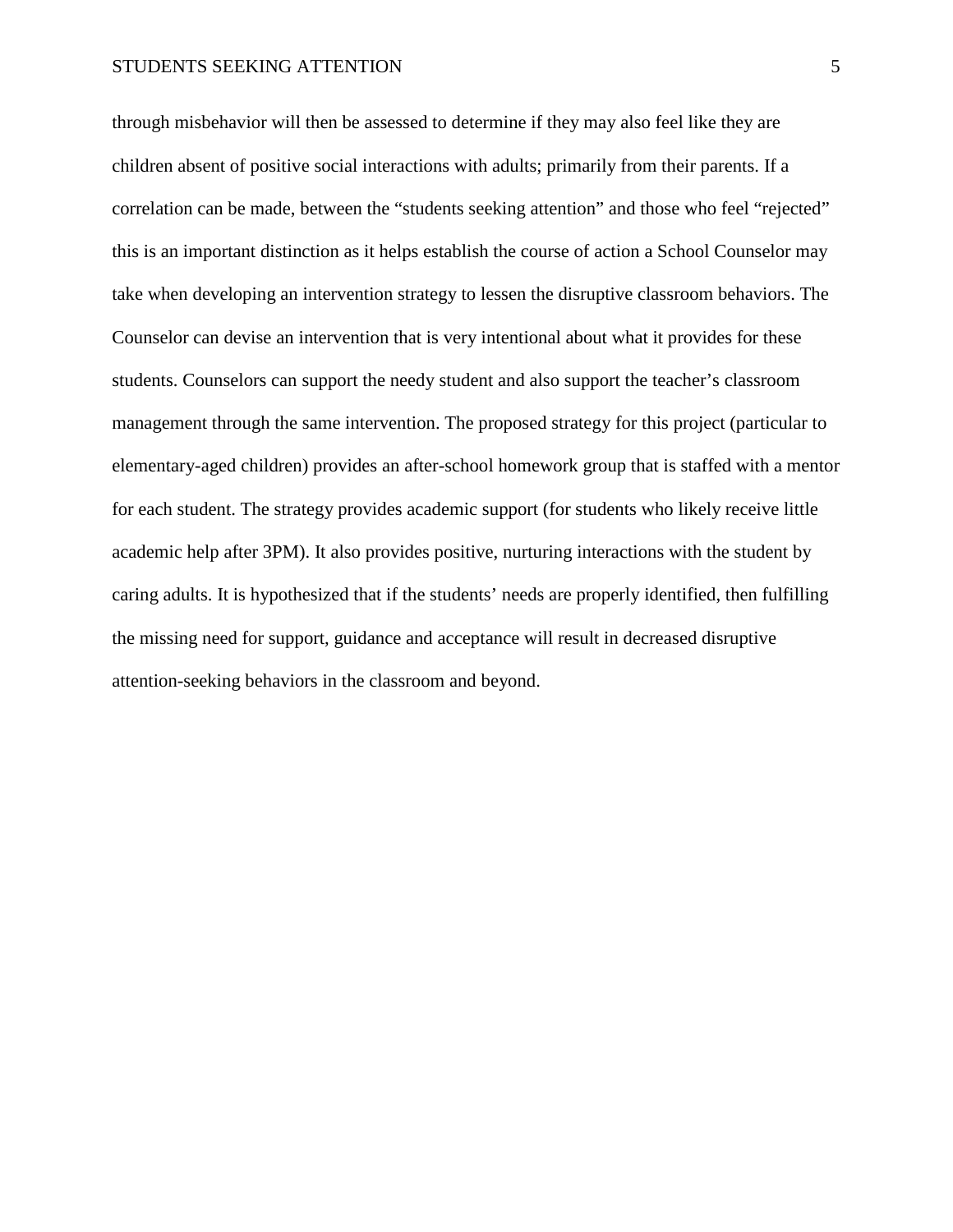#### **Review of Literature**

### **School Climate**

If you tune in regularly to the six-o'clock news, you might deduce that kids today are much worse off than kids just 20 years ago. School shootings, bullying, violence, and exploitation are consistently the lead stories pertaining to children in today's society. Are kids more aggressive, more violent? Are they angry, lonely, and neglected? Do they present more significant behavior challenges than kids just 20 years previous? Shatin and Drinkard (2002) discovered that children prescribed psychotropic medications has grown by 26% (for stimulants: Ritalin, Adderall, Cylert) and by 62% for Serotonin inhibitors (Prozac, Paxil, Zoloft) from year 1995 to 1999. Frank Schultz cited a recent survey conducted by Wisconsin Alliance for Infant Mental Health that showed psychiatric hospitalization rates have increased for children ages 5 to 12, rising from 155 per 100k in 1996 to 283 per 100k children in 2007 (Schultz, 2012). It is estimated that one in five children has some type of mental health disorder (ADHD, Autism, Depression, Anxiety, etc.) according to the National Center for Children in Poverty. Up to 80% of children in need of mental health services does not receive them (Schultz). These statistics suggest that kids do come to school with more complex needs. They may also suggest that the "quick fix by way of a pill" approach is less concerned about assessing what's missing for children. Assessment is typically only concerned about what behavior symptomology is present with less emphasis on examining children's healthy or unhealthy relationships.

Societal factors also have a significant impact on children's development. Teachers are dealing with a rise in class sizes, rise in Autism Disorders, more families of poverty, and more diverse populations (Schultz). Families experience stressors in the home which can have a significant impact on children's basic functioning. In their 2002 study seeking to answer the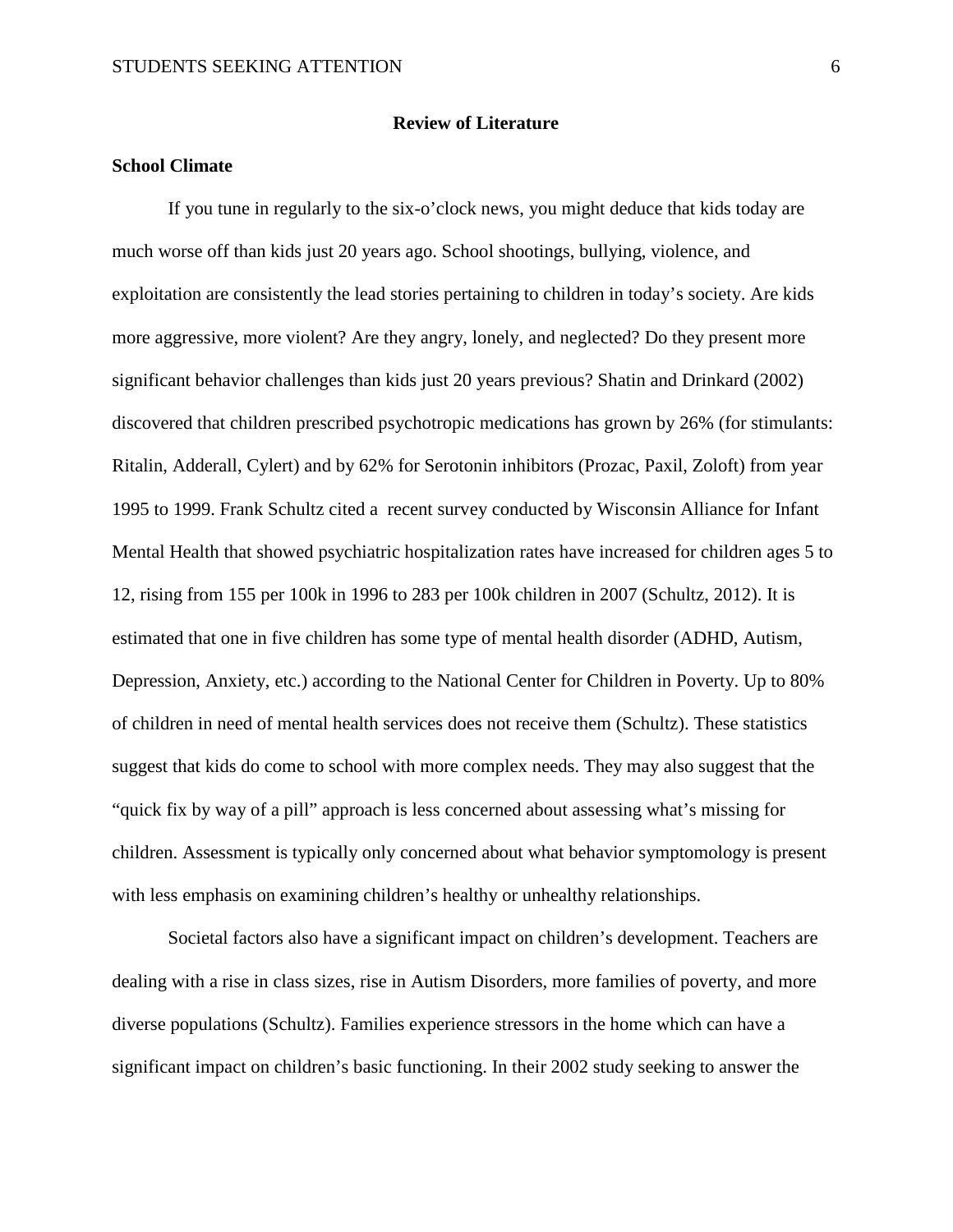question: Is American Students Behavior Getting Worse?, Rescorla, Achenbach, & Dumenci concluded that many kinds of problems can potentially affect students learning, educator's effectiveness, school climates, and the challenges confronting school counselors. Rescorla et al. (2002) listed examples: anxiety, distractibility, social withdrawal, poor peer relations, fatigue, and low motivation that can be common obstacles for the student and the teacher. Rescorla et al. recommended that it is essential for school counselor's to assess a broad spectrum of possible student problems. Being able to spot disruptive behaviors in a classroom is not difficult. Proper assessment of possible causes of certain problem behaviors, and designing effective intervention programs becomes the true test for school counselors.

#### **History**

Previous research studies that focused on disruptive, attention-seeking behaviors and their source has been limited to nearly nonexistent. Mellor (2005) found that there has been no comprehensive review of "attention-seeking behavior" in research for over four decades. He first explained that part of the problem is that there has been no universally held definition of "attention seeking behavior". Seventyeight percent of the literature he reviewed since the 1960's did not define "attention-seeking" and when they did, it did not always reflect consistently of earlier studies. Many times the investigators would list a wide range of behaviors that may constitute "attention-seeking" but there was no common criteria for what the behavior may look like. The beliefs, attitudes, and perceptions of those doing the studies had as much of an influence on the outcomes as did the actual study variables, an obvious threat to internal validity. Mellor also found that there were no reliable estimates of its prevalence and that there was widespread disagreement over the origins of negative attention-seeking behavior. Measuring the behavior became even cloudier when there was no distinction between one type of attention-seeking behavior that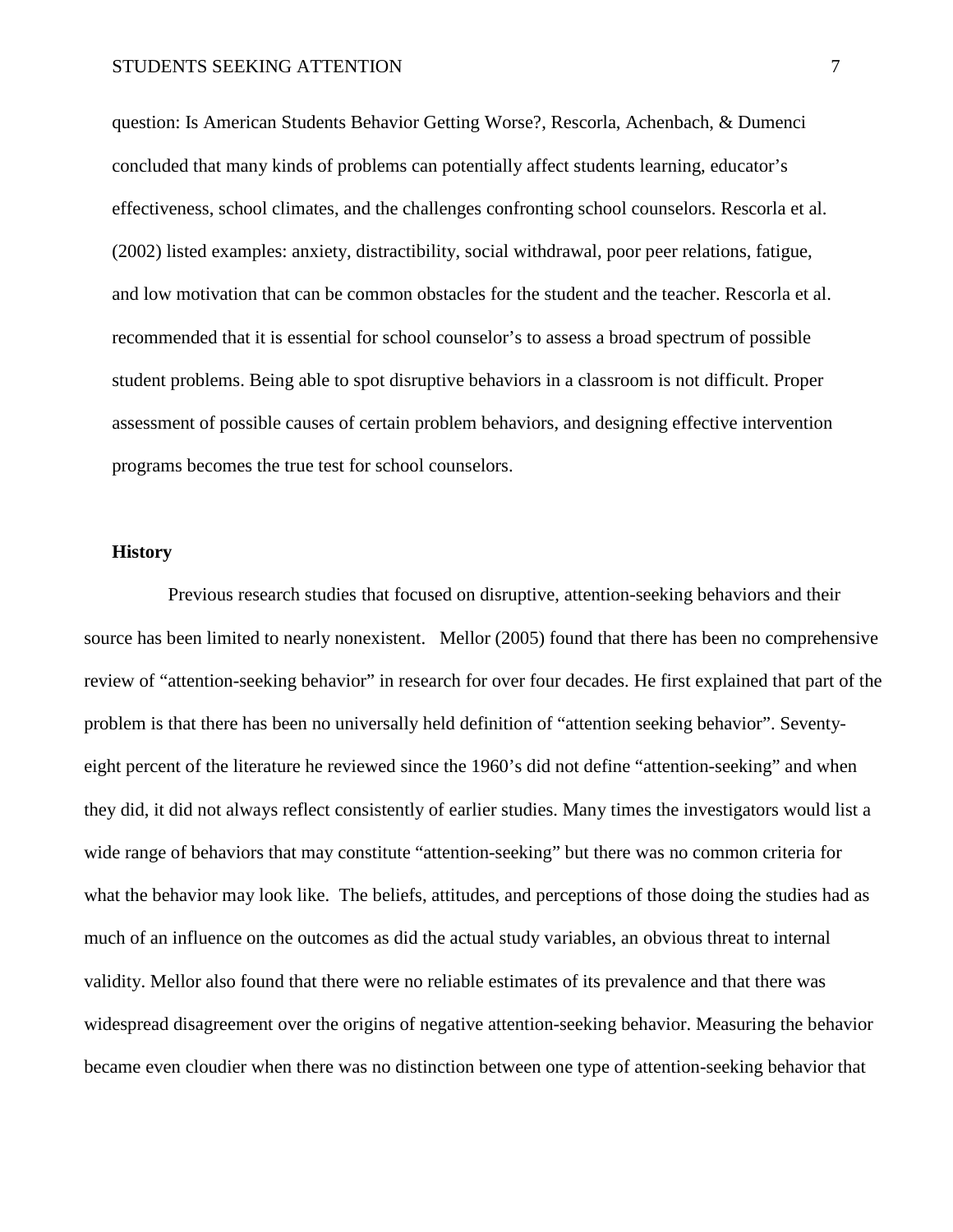is desirable such as those behaviors that build secure attachments between parents and toddlers ("look at me mama") and another type that is undesirable, such as disruptive behaviors that are displayed in class that is loud, disruptive and impedes learning. Much of the research appeared to miss-connect students with ADHD, those who have difficulty paying attention, with those whose purpose for disruptive behavior was to gain attention. Differentiating attention seeking from other childhood problems such as conduct disorder, ADHD, and oppositional-defiant disorder is necessary and much of the previous research failed to do so. The distinction between Nature vs. Nurture is necessary for this Capstone Project as a biological source of misbehavior is viewed quite differently than that with developmental deficit causation. Most of the literature calls for further clarification and systematic research pertaining to the potentially serious phenomenon of attention-seeking behaviors in children (Mellor).

#### **Nature vs. Nurture**

Taylor and Carr (1992) agreed with Saxena (1992) that looking at the function of the behavior (behavior analysis) is the most accurate way to draw conclusions about the behaviors origin. Taylor and Carr devised a three-category study of 5 to 10 year olds. The categories were: AS= attention seekers, SA= socially avoidant, and NP= no problem behaviors. Three experimental conditions were used in a lab setting to assess the effects of adult attention on children's behavior. Their hypothesis was that there are ways adults can extinguish the negative behaviors; and can also inadvertently reinforce negative behaviors. Non-contingent high attention, non-contingent low attention, and contingent attention were manipulated for the three groups of subjects. The study concluded that the student's personality type dictated which type of strategy adults need to employ to increase or decrease the student's behaviors, not just looking at the behavior independently. Taylor and Carr used the Motivation Assessment Scale (MAS) to identify stimulus conditions that evoke problem behaviors. Their study cited several variables that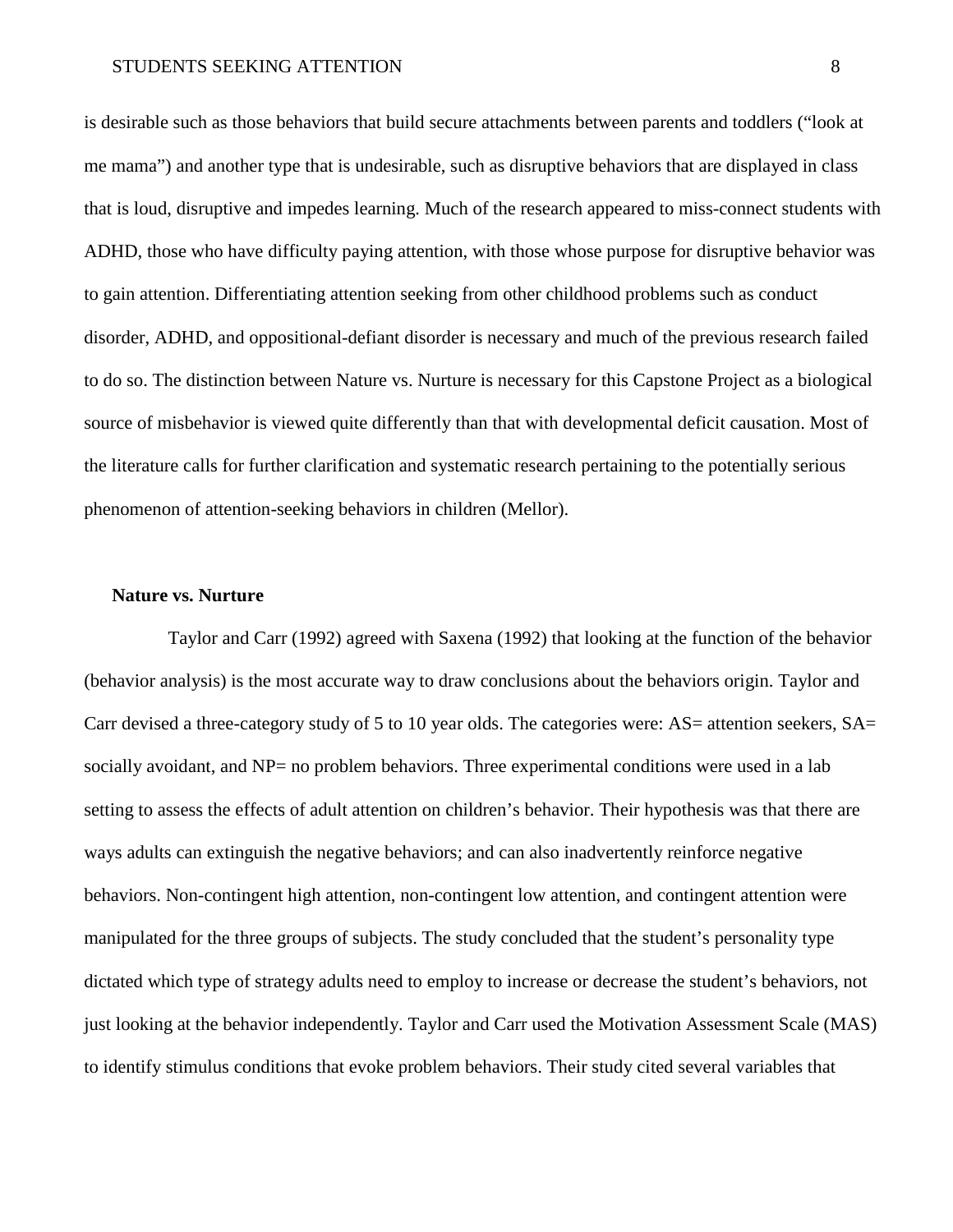motivate children's behavior. It would seem that children's attention-seeking behavior is strongly connected to their social interactions with adults (primarily their parents) and the responses they are receiving from their peers (Taylor & Carr).

Both Saxena (1992) and Peretti, Clark, & Johnson (2001) studied how perceived parental rejection affected attention-seeking behaviors in a classroom setting. Parental rejection had a dramatic impact on negative behaviors displayed by the children. Peretti and colleagues (2001) found that parental rejection distorts and devalues self-concept in children. Children may feel helpless, insecure and inferior. These children attempt to gain acceptance and positive social relationships through a variety of attention-seeking behaviors. The results from the Peretti et al. studies showed a strong relationship between parental rejection scores and observed attention-seeking behaviors. The parental rejection measurement was obtained by surveying the children about their perspective on how they were treated by their caregiver(s), not by actual observed caregiver conduct. The validity of these results may have been hindered due to the method of gaining the information (feelings vs. data). Peratti et al. research showed that kids who misbehave have poor opinions of their parents. He cautioned that this could reflect as a way the subjects misdirect blame, and vice versa. The Peretti et al. study also found that males felt rejected much more than females and that fathers were more often to be the "rejecters" than the mothers. Schulman, Shoemaker & Moelis (1962) found that parents of children with conduct problems tended to be significantly more hostile and rejecting towards their children.

Traditional beliefs reinforce that moms are naturally better able to provide care, love, and acceptance for their children than do fathers (Victor & Michael, 1966); but what if they don't? Saxena (1992) examined rejection by mothers and its influence on children's attention-seeking misbehavior. Saxena used the Rohner Parental Acceptance-Rejection Questionnaire (PARQ) (Appendix A) to gain the subjects perspective on their relationship with their mothers. This instrument was used due to the findings by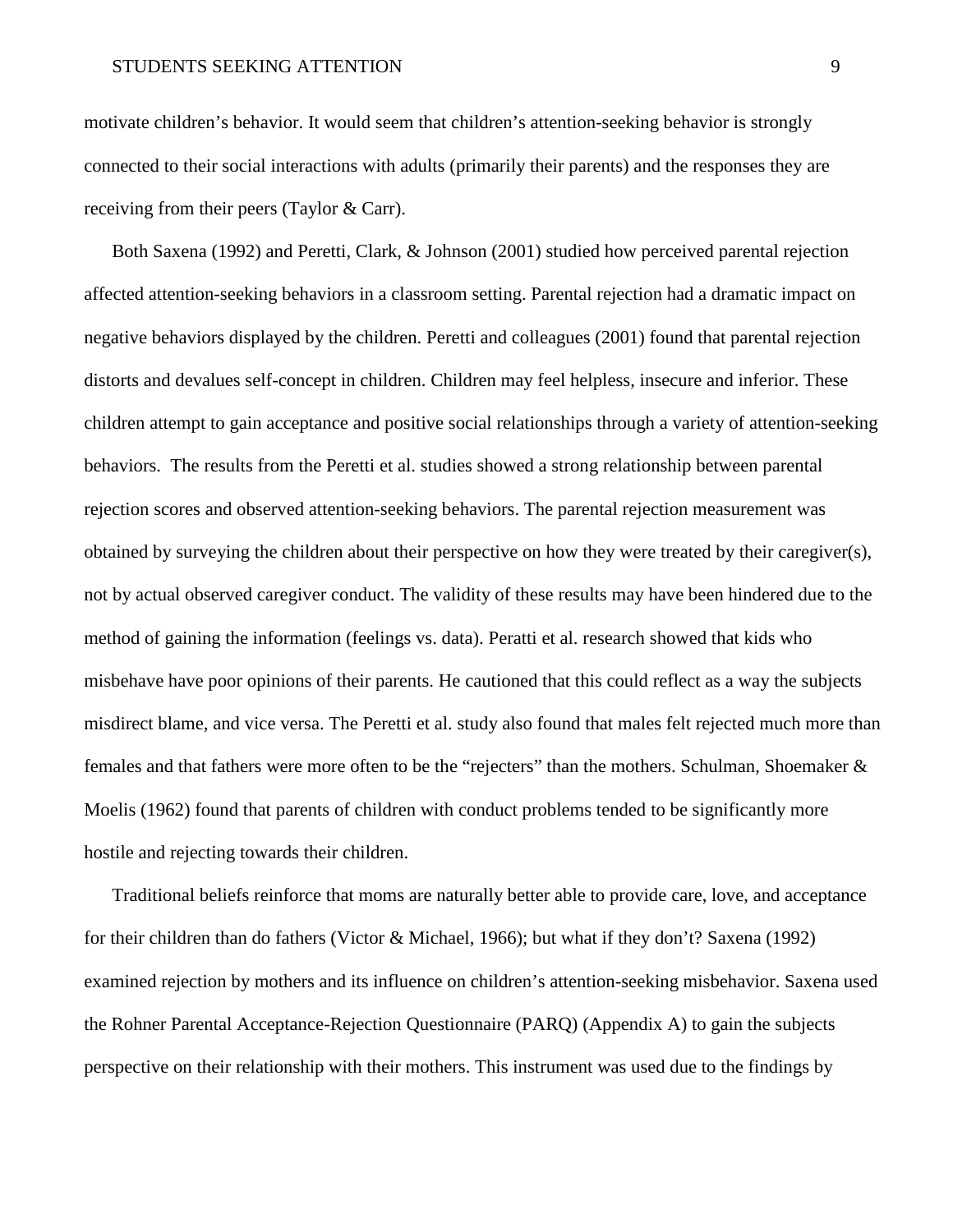Victor and Michael (1966). They found that children's self-evaluation was more strongly related to their own perception of parental behavior than parent's self-reporting. One hundred  $3<sup>rd</sup>$ -  $5<sup>th</sup>$  graders from two different schools in India were studied. Fifty subjects were identified as "attention-seekers" who displayed behaviors that were disruptive to class. The other fifty were identified as "non-attention-seekers". Saxena found a strong relationship between perceived maternal rejection and negative attention-seeking behaviors. Parental rejection, in general, and maternal rejection, in particular, is likely to jeopardize a child's feelings of security, undermine self-esteem and result in feelings of being unloved, unwanted, and unprotected (Sexena).

Little research has explored what to do about the attention-seeking behaviors once they are identified and the cause examined. This Capstone Project hypothesizes that students who perceive parental rejection, and the negative behaviors that follow, can be reduced by way of cultivating other positive social interactions with the children. This Project will examine the correlation between those who perceive that they are being rejected by their parent and how frequently they act out in class. The second portion of the Project will examine if mentoring relationships, in and out of school, can somewhat fill the void these children feel. The end result this intervention is seeking to accomplish is a reduction of the acting out/seeking attention behaviors. Being valued, listened to, cared about, supported, and modeled pro-social behaviors can perhaps meet some of the unmet needs these rejected children so desire.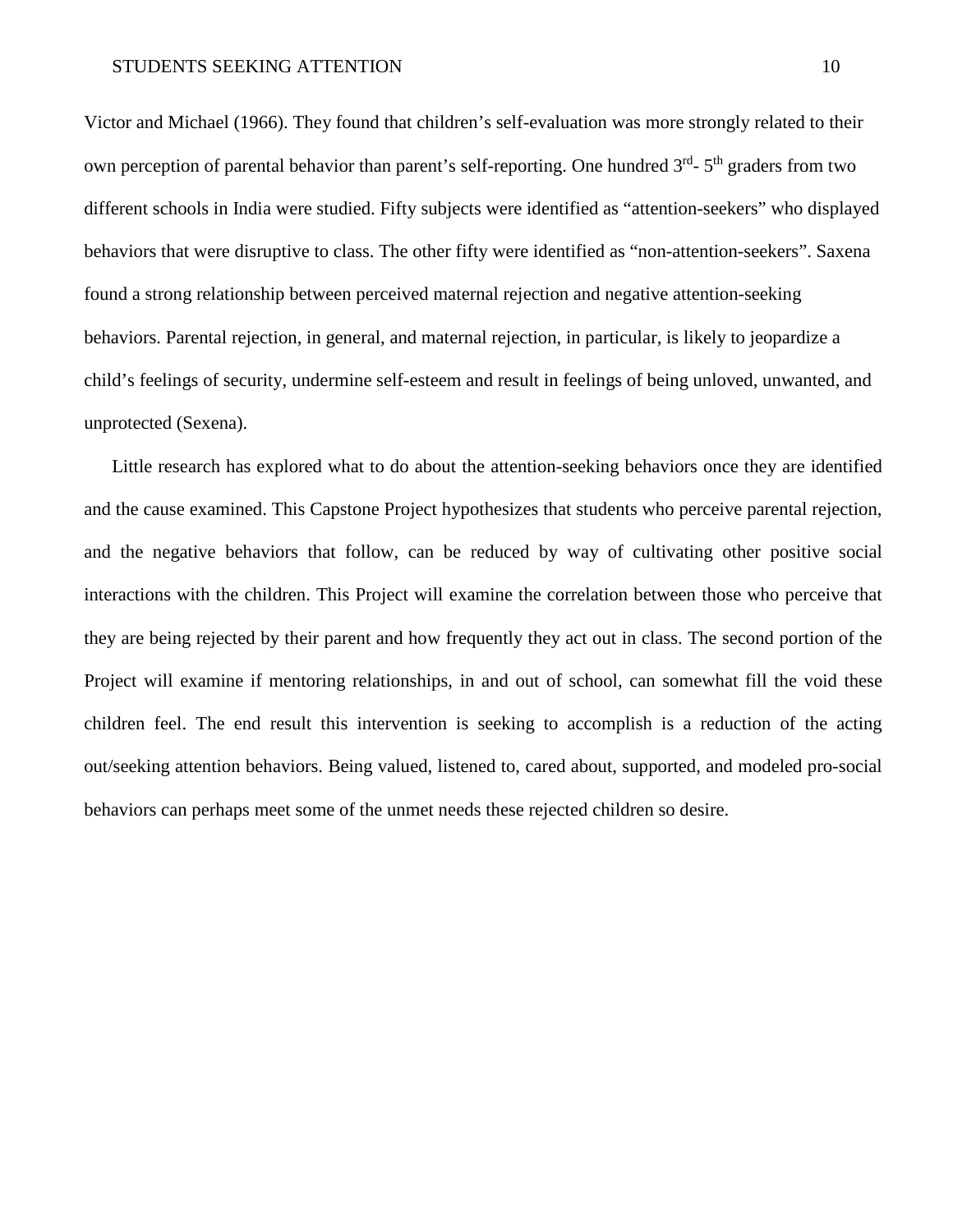#### **Effective Interventions**

Academic interventions and behavior interventions have to be increasingly more creative in order to be more effective. Teachers and Counselors no longer are choosing strategies just because it is what they have always done. Teachers and administrators are using terminology like "researchbased, best practices, and high effect strategies" to assess and choose intervention strategies for not only academic support but also to target disruptive behaviors. There are lots of intervention models to choose from. Kris Zorigian and Jennifer Job (2010), researchers from The University of North Carolina describe a couple of the more popular examples: Positive Behavior Interventions and Support (PBIS) and Response to Intervention (RtI). Both models are structured such that as students' needs vary and become more challenging, then the intensity and duration components of the strategies are increased. Zorigian and Job explain that all students are given clear behavior expectations and instruction, at-risk students are taught core skills more frequently (instead of 10 topics one time they get 1 topic 10 times and 10 ways). Struggling learners get reinforced social skills and behavior specific interventions. For high need kids, the approach is to target specific skill deficits and to reach them at a personal level that includes boosting their social and emotional needs. For this Capstone project, incorporating a mentoring relationship was specifically chosen to reach these students at a deeper level. Most text book interventions fail to incorporate building relationship into the strategy. For this Capstone Project, relationship is the primary foundation for the intervention to be built upon.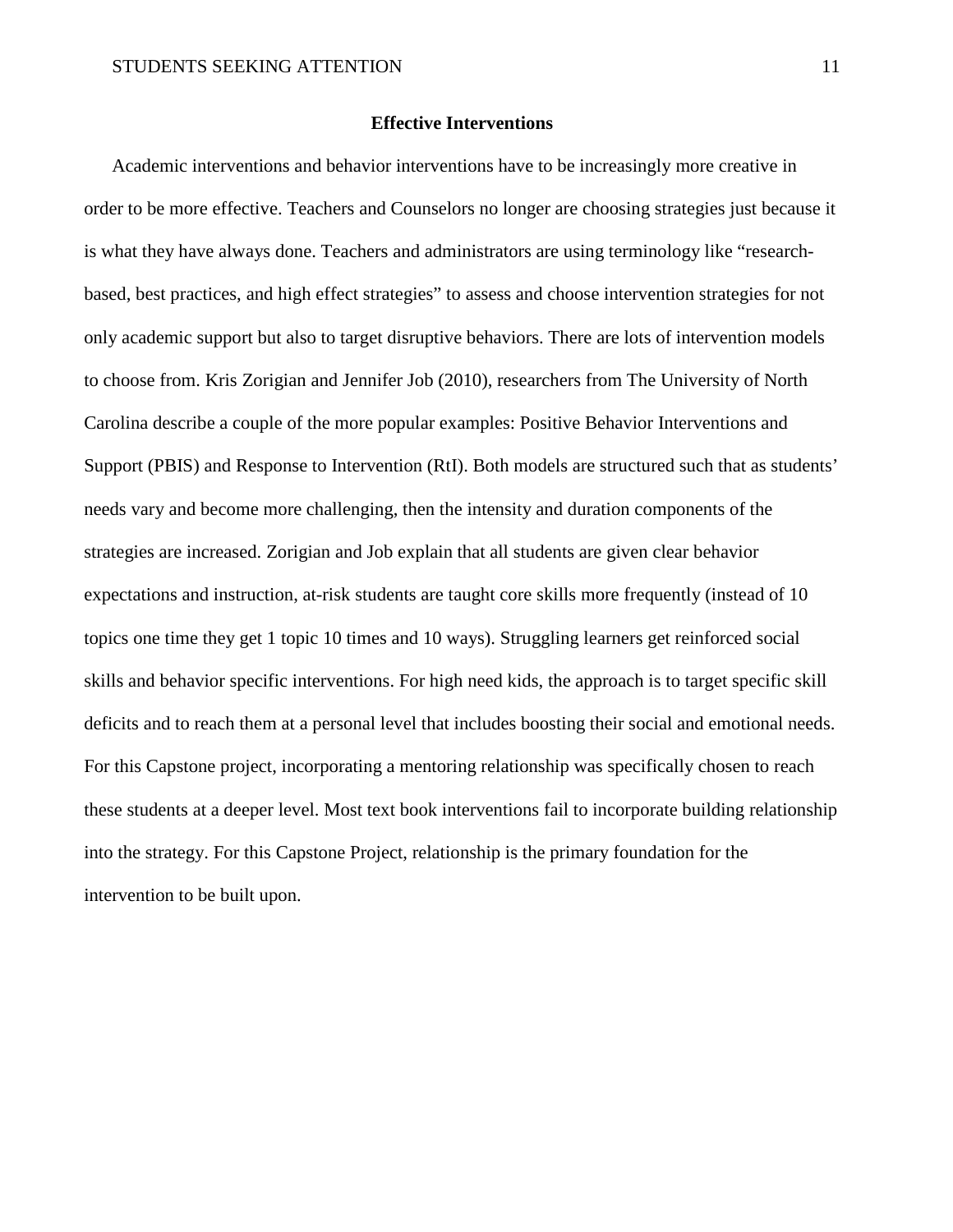## **Intervention: Mentor Relationship**

Mentoring is frequently discussed as a viable approach and a proven practical solution for students with academic and behavioral problems (Vannest et al., 2008). Mentoring would seem to fit well as students who are absent of frequent, positive, supportive adult contact would receive a mentoring intervention that is focused on relationship and guidance. What is unique about this particular mentor relationship is that it is slightly disguised as an after-school homework group but its targeted goal has several layers. Not only will it provide the students extra time with an adult to accomplish homework, it also will intentionally provide a caring relationship that will emphasize encouragement, praise, and target increasing the student's motivation to do their best. When kids know someone is rooting for them and are tuned in to their academic success, they tend to try harder and spend more time on their academic tasks (Vannest et al.). Rachel Baldino (2009) listed several outcomes for students who have been in longstanding mentor/mentee relationships. Her studies found that students **and** mentors had: improved sense of well-being, enhanced self-image, a sense of feeling valued, and a sense of competence.

One of the critical pieces to having a successful mentoring program is to have committed and caring mentors who can maintain the relationship over time (Baldino). There are lots of possibilities pertaining to who is appropriate to recruit to be mentors. High school and college aged young adults are often mentors to younger children. Unfortunately, with their likelihood of jobs, schedule changes, and frequency of returning to their family of origin, they are not always the best candidates to really establish a longstanding relationship. Grandparents and seniors are also frequent recruits and research does support that they are good candidates for sustained relationships (Baldino).

For this particular project, the mentors will be college-aged student teachers who are mostly through their teaching program and seeking field experience hours with students. Student teachers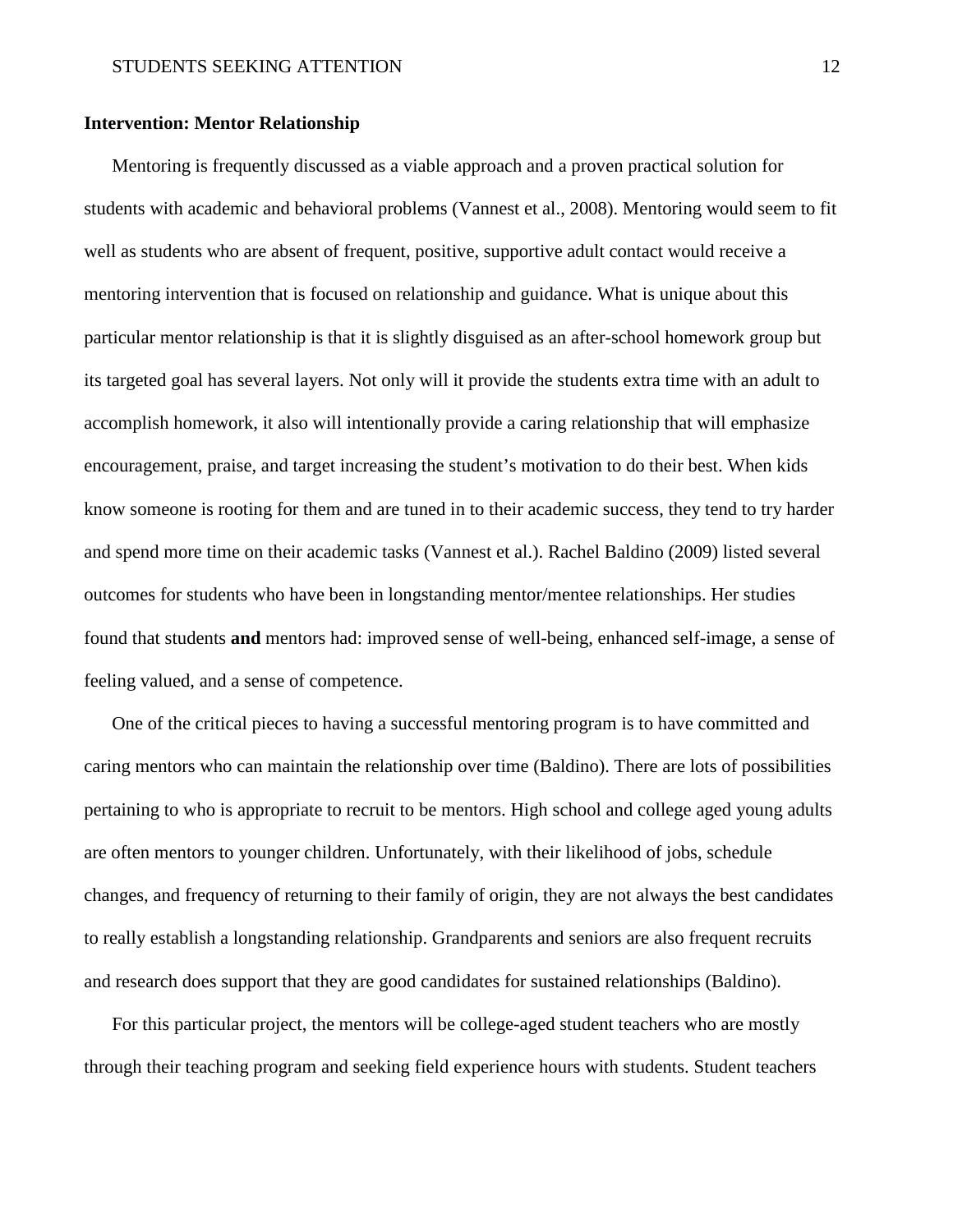#### STUDENTS SEEKING ATTENTION 13

were chosen due to their availability and their strong desire to get their required experience hours. This is a school intervention so elementary students view the calendar as the "school calendar" which would match well with the college students availability. The School Counselor will coordinate the mentor program and provide skill building topics that can be implemented into the mentor relationship. For example: connecting with kids, motivating kids, seeing their strengths, raising selfesteem, and beginning to help the student to set goals for the future. Ideally, the college student would commit for the entire school year as constructing an intervention that includes another broken relationship for these elementary students would not be desirable.

The actual design of the mentoring group could be open to whatever best meets the needs and availability of that years particular members. An example of the group could be as follows: the mentor and student would meet afterschool each Tuesday and Thursday from 3PM until 4:30PM. The group would begin with a 15 minute snack and check-in time pertaining to what has gone well for the week and to discuss what school work needs to be accomplished that week. The next 40-50 minutes would be designated as work time to accomplish whatever the student needs to get done. It can be missed work, the daily work, or preparing for upcoming tests/quizzes, etc. The convenient part about having the group in the school building and right after school is that the mentor and student can access the classroom teacher to confirm and verify what is needing to be accomplished. This leaves no wiggle room for students to down play or "forget" what's assigned or not have the necessary materials. If actual assigned work is not needing to be completed, then practice sheets, pre-reading upcoming stories from the texts or studying for end of the week spelling or math lessons can be tackled.

The final 20-30 minutes would be activity time. Games, crafts, drawing, Lego's are examples for the activity time. The essential component for this time is to have the student help choose the activity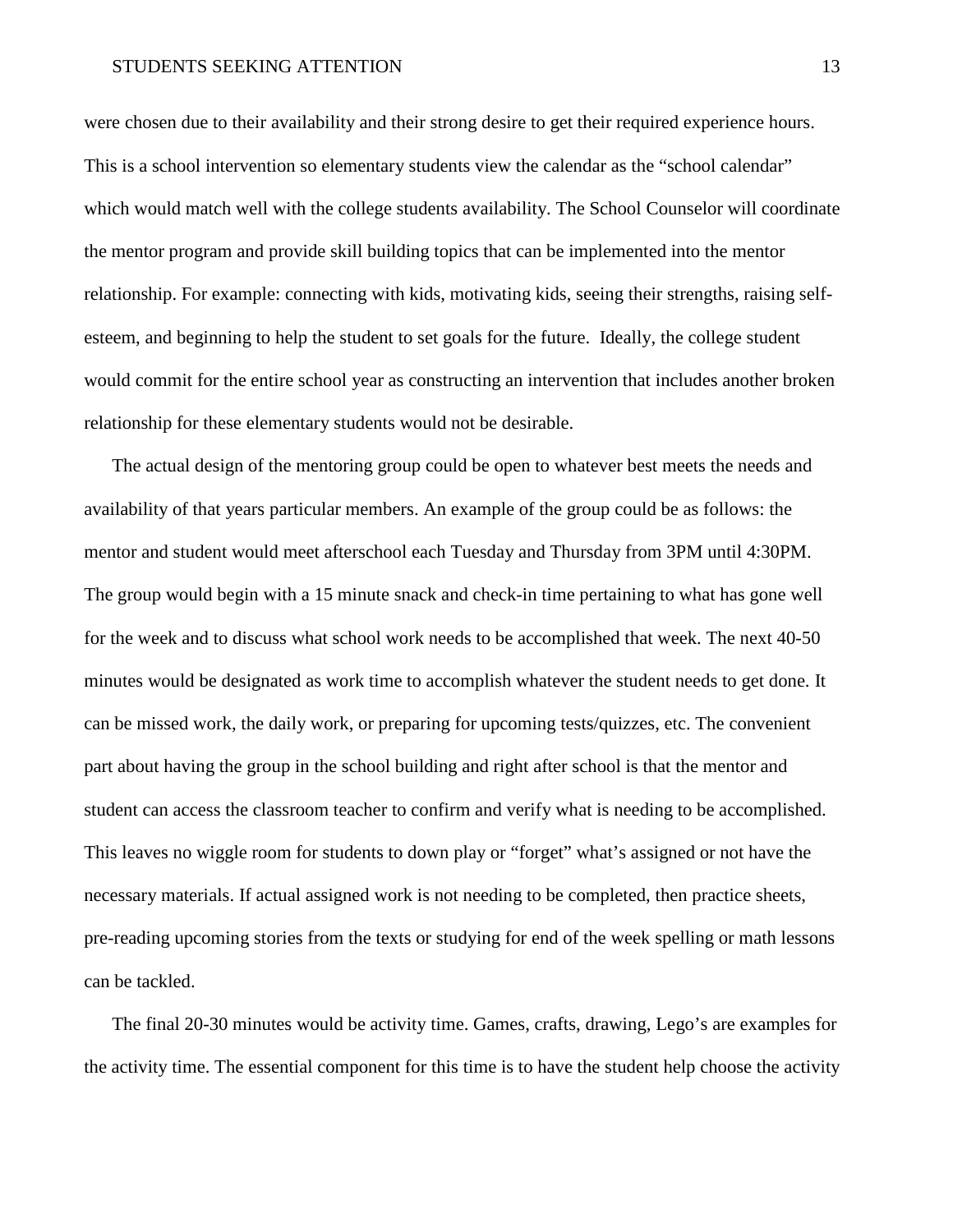and to do it together with the mentor. These fun experiences build upon the "School is important, I care about you, I honor you as an individual with opinions and ideas, and I see your strengths and will help you be the best you can be" messages. This approach begins to look like a Person Centered approach where unconditional positive regard never wains. The final 5 minutes would be to wrap-up and get the kids ready to go home. Transportation is always a major barrier for these kids to do any after-school activity. Ideally it would be provided by the school or School Counselor. By accomplishing the daily work and whatever else needed to be completed, kids can now go home with a clean "to-do" list. This may lesson potential stress/conflicts at home with their parent(s).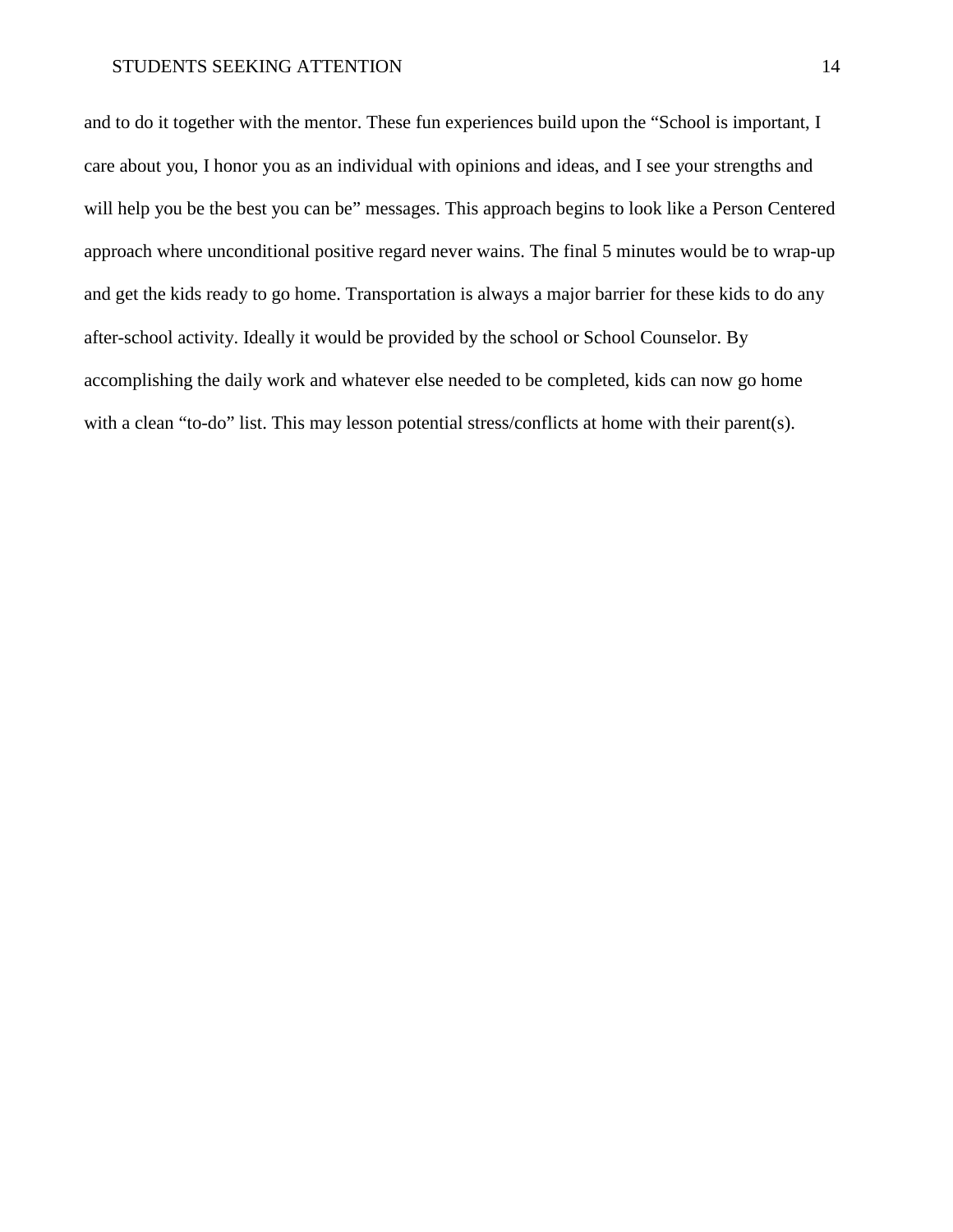#### **Conclusion**

Students who display disruptive behaviors in class may be doing so for a bevy of reasons. This project first identifies who are the acting out students; and then hypothesizes that some of the possible explanation behind the behaviors may be that the student feels that their relationship with their parent/caregiver is incomplete or distressing. Administering the PARQ Assessment Tool is the chosen method to determine the students view particular to their relationship with their caregiver. It is believed that the seeking attention/acting out students will likely also be the students who feel rejected by their caregiver. To help substitute for the inadequate nurturing relationship, one intervention could be to match the student with a mentor that not only supplies a close, caring connection but also is intentionally designed to boost a student's academic success by using an afterschool homework group as the setting for the intervention. Kids may only believe they are receiving homework assistance but a nurturing, supportive relationship will be a required dynamic of this particular intervention.

It is logical to think that not all kids with unfulfilling connections with their caregiver(s) act out. In fact, many kids can turn inward, detach and prefer to be invisible. A possible shortcoming of this particular project is the "squeaky wheel gets the grease" design. To truly identify all students who could benefit from a mentor relationship, the school counselor would be required to administer the PARQ Assessment Tool to the entire grade level.

The students who are inclined to act out in class may only be trying to make up for what they are not getting from their caregiver(s). Students who feel rejected and uncared for will use any tactic to gain attention; even if it is negative attention from misbehavior. This need for positive, nurturing interactions can be fostered through a relationship with a mentor. With a mentor, these students' maladaptive behaviors will be less necessary, and thus, less disruptive to the classroom teacher. This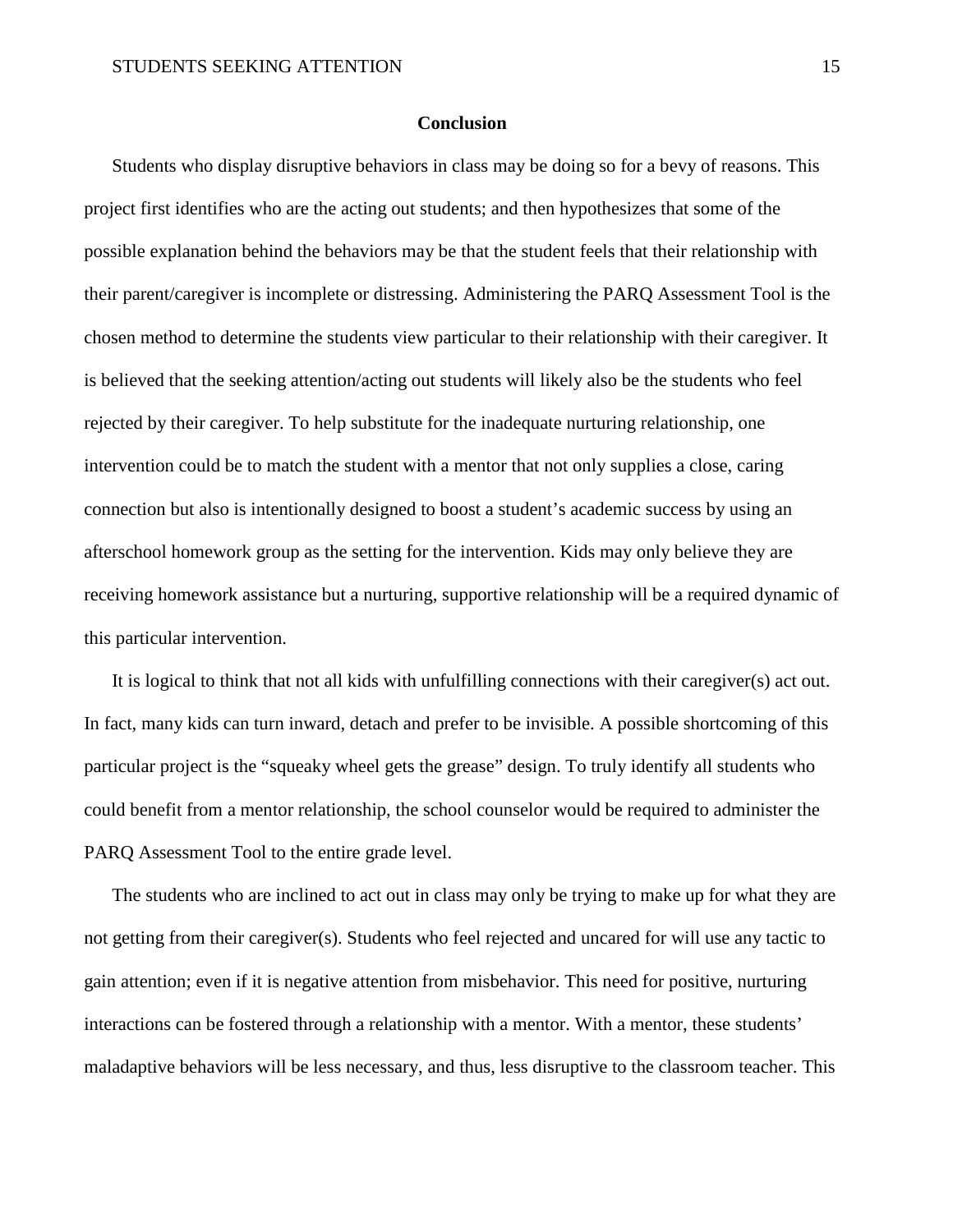study is just a beginning for researchers to truly identify what hinders some students from being happy, healthy, and productive. Most interventions focus on data improvement, test scores, or grades. For this Capstone intervention improved scores is a secondary result. A strong, positive, nurturing, relationship is the central focus and from it comes many layers of improved results for the student and the classroom. Mother Theresa said, "We think of poverty as only being hungry, naked, and homeless. The poverty of being unwanted, unloved, and uncared for is the greatest poverty mankind knows". These students know their condition and they are trying to get basic needs fulfilled. Shouldn't we do something to help?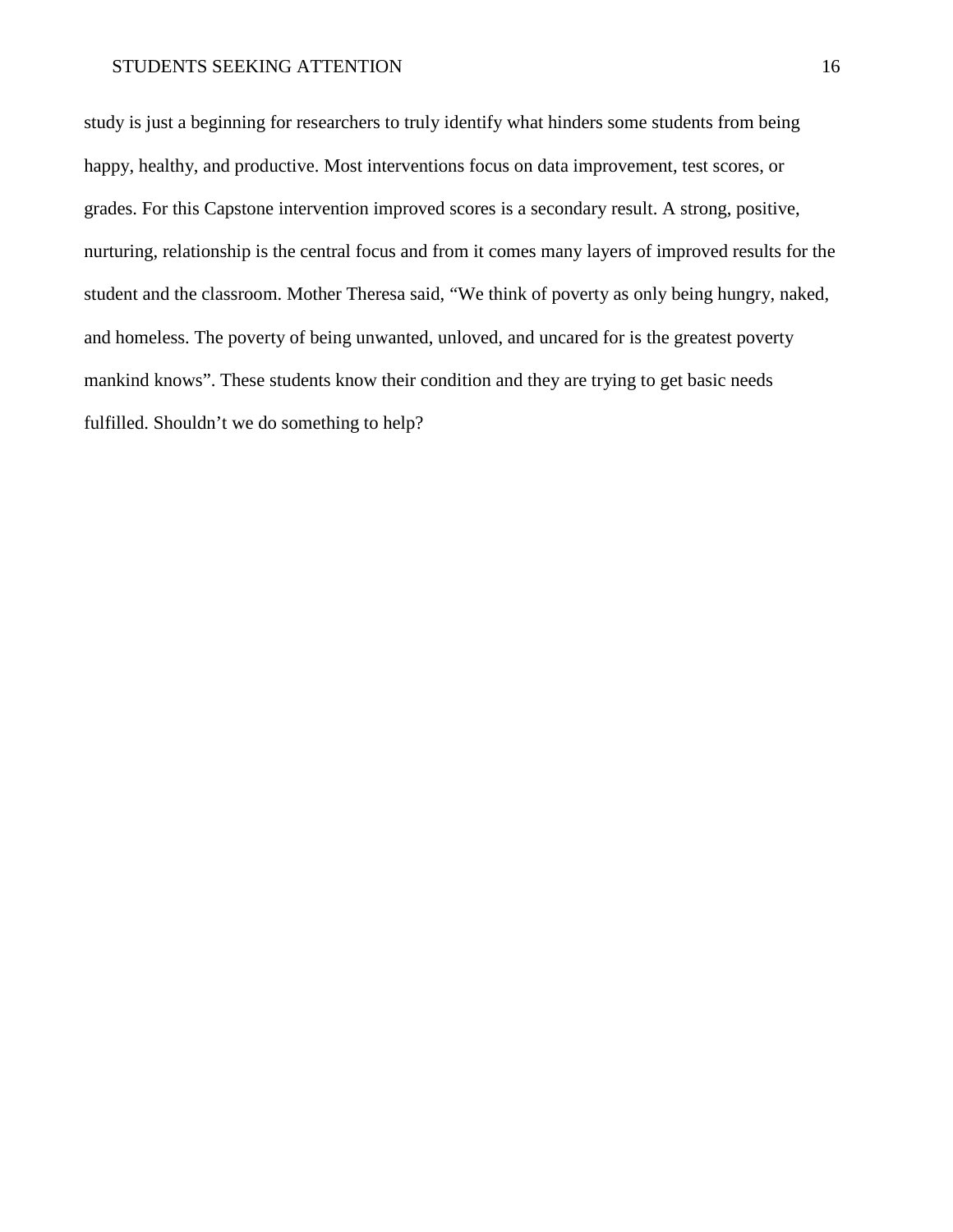#### **Author's Note**

I currently am a school social worker at an Elementary School and have been there for 12+ years. I provide an afterschool homework group that is similar to the above described intervention. My group is far less sophisticated. I do not use student teachers as the mentors; I provide the assistance myself. The groups are small; usually 3-5 kids per group. Kids are candidates for the group if they chronically do not get their homework done. Homework completion is the primary focus for the group members. Usually these kids rarely have backpacks checked, homework completed, or get the required school assistance from their caregiver(s). These kids typically get zero support on school obligations after 3PM. During group time, homework gets completed, notebooks get signed, and reading logs get completed. Teachers use these mechanisms to not only boost academic support but they also have reward systems tied to them. Prior to joining the group, group members rarely have gotten to reap the rewards or got to look like the other 95% of the class who do complete the tasks and reap the benefits. I do not formally collect data pertaining to these kids' classroom behavior changes after joining the group. My hope is to one day expand the data collection points for this intervention so that I can collect and monitor real data to prove its effectiveness. I would have classroom teachers mark tally marks when a student in their classroom displays seeking attention behaviors. The teacher would collect total number of tallies as my baseline data to compare after the students are in the mentoring group. Seeking Attention Behaviors would be defined as: negative behaviors such as blurting out, overt defiance, overt refusals, out of seat engaging others, emotional displays seeking an audience, and class clowning.

Once the seeking attention behaviors data is collected, I would then give the entire class the PARQ in order to see if there is a correlation between those students seeking attention and those who feel their relationship with their caregiver is incomplete. These students would then be participants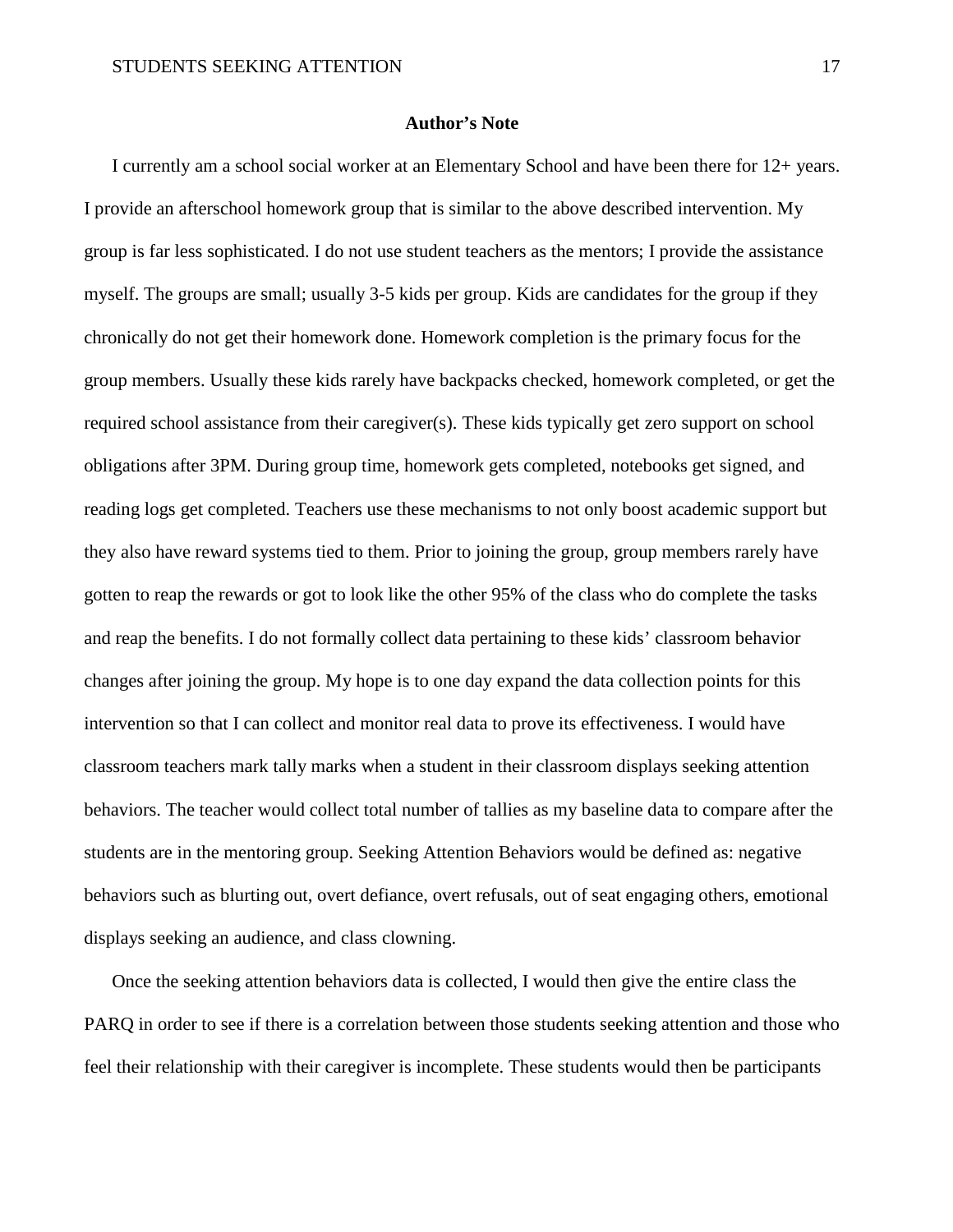in the afterschool mentor/homework group. Data pertaining to seeking attention behaviors displayed in class would be collected at the 2 month, 4 month, and 6 month interval to examine any changes. Also academic scores would be compared from fall testing to spring testing to see if any academic improvement was shown.

The students who have been in my less formal group do appear to feel more competent, more capable, and academic grades are boosted. These kids feel more connected to school and tend to have better attendance after they start the group. I think one residual effect also is that these kids drag less work home so there are less opportunities for them to have conflicts about homework with their parents, who seem unwilling to help. In my mind, less conflict must lead to less stress and distress for both student and parent.

I find the greatest accomplishment for those in the group is that they can see and feel success (which for some has been quite rare) and boost their confidence and motivation to succeed. The relationship that develops is the real gem of the intervention. Kids learn they are worthy of someone's time, attention, and effort. They get to work to their ability and start to see some proof that they have strengths and gifts. If I accomplish nothing else, I at least want to look them in the eye, sit shoulder to shoulder, listen to their story, giggle a little, and convey the message that I am rooting for them with all my might. I want them to believe in themselves and begin to see their strengths.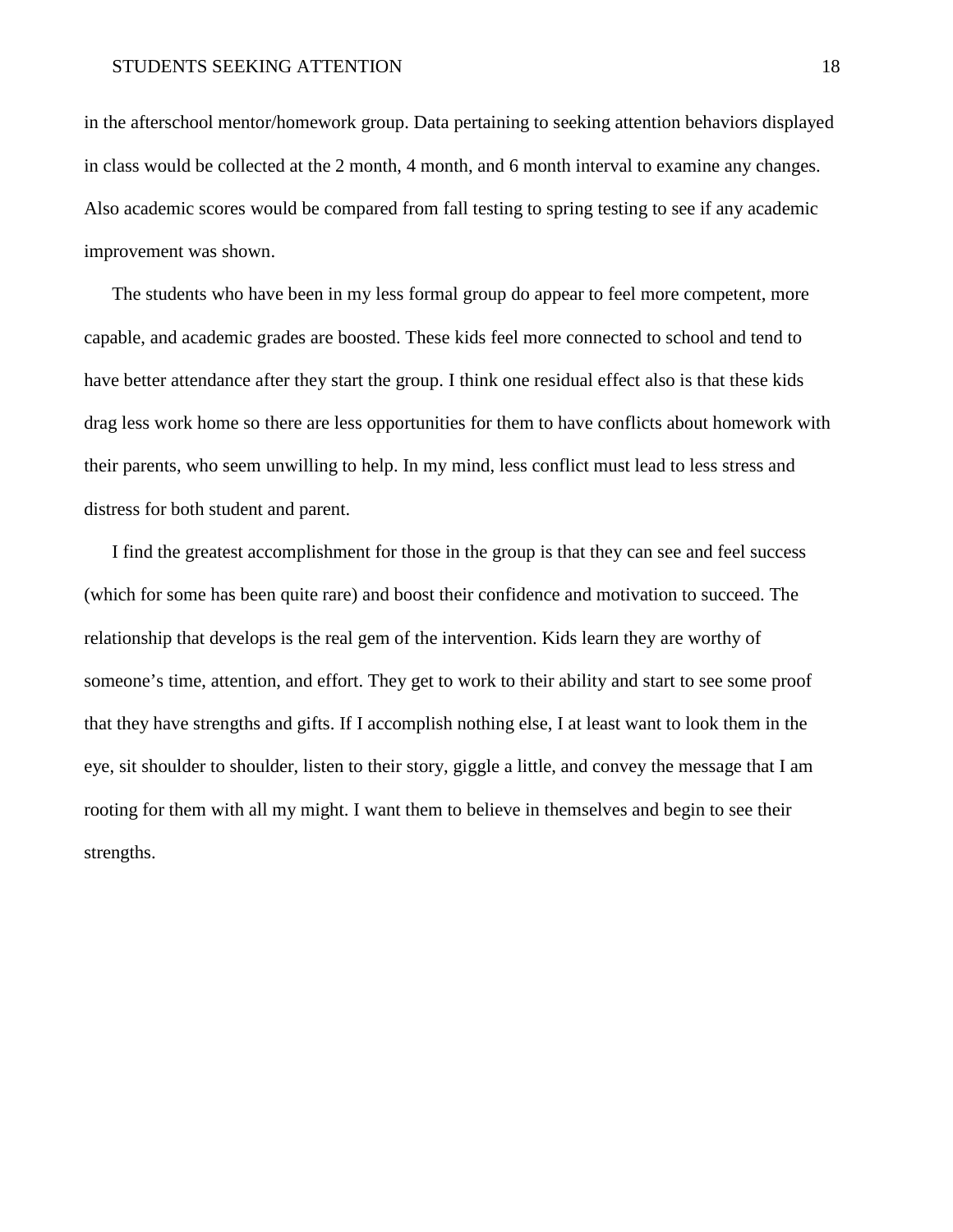#### **References**

- Baldino, R.G. (2009). How mentoring teenagers benefits both the teens and their mentors. Retrieved from [http://www.](http://www/)Sixwise.com/newsletters/07/01/17/how-mentoringteenagers-benefits-both-the-teens-and-their-mentors.htm
- Emmer, E.T., & Hickman, J. (1991). Teacher efficacy in classroom management and discipline. *Educational and Psychological Measurement,* 51(3), 755-765.
- Khaleque, A., & Rohner, R. (2002). Perceived parental acceptance-rejection and psychological adjustment: A meta-analysis of cross-cultural and intercultural studies. *Journal of Marriage and Family,* 64(1), 54-64.
- Mellor, N. (2005). Attention-seeking: The paradoxes of an under-researched concept. *Educational & Child Psychology, 22*(4), 94-101.
- Peretti, P.O., Clark, D., & Johnson, P. (2001). Effect of parental rejection on negative attention-seeking classroom behaviors. *Education, 104*(3), 313-317.
- Rescorla, L.A., Achenbach, T. M., & Dumenci, L. (2002). Is American student behavior getting worse? Teacher ratings over an 18-year period. *School Psychology Review*, 31, 428-442.
- Rohner, R., Khaleque, A., & Cournoyer, D.E. (2011). Introduction to parental acceptance-rejection theory, methods, evidence, and implications. Retrieved February 16, 2011 from University of Connecticut website: http://www.cspar.uconn.edu/intropartheory.html.
- Schultz, F. J. (4/29/2012). Children behaving badly: Has it gotten worse? *GazetteXtra.* Retrieved from [http://www.gazetteextra.com/news/2012/apr/29/children-behaving-badly-has-it](http://www.gazetteextra.com/news/2012/apr/29/children-behaving-badly-has-it-)gotten-worse/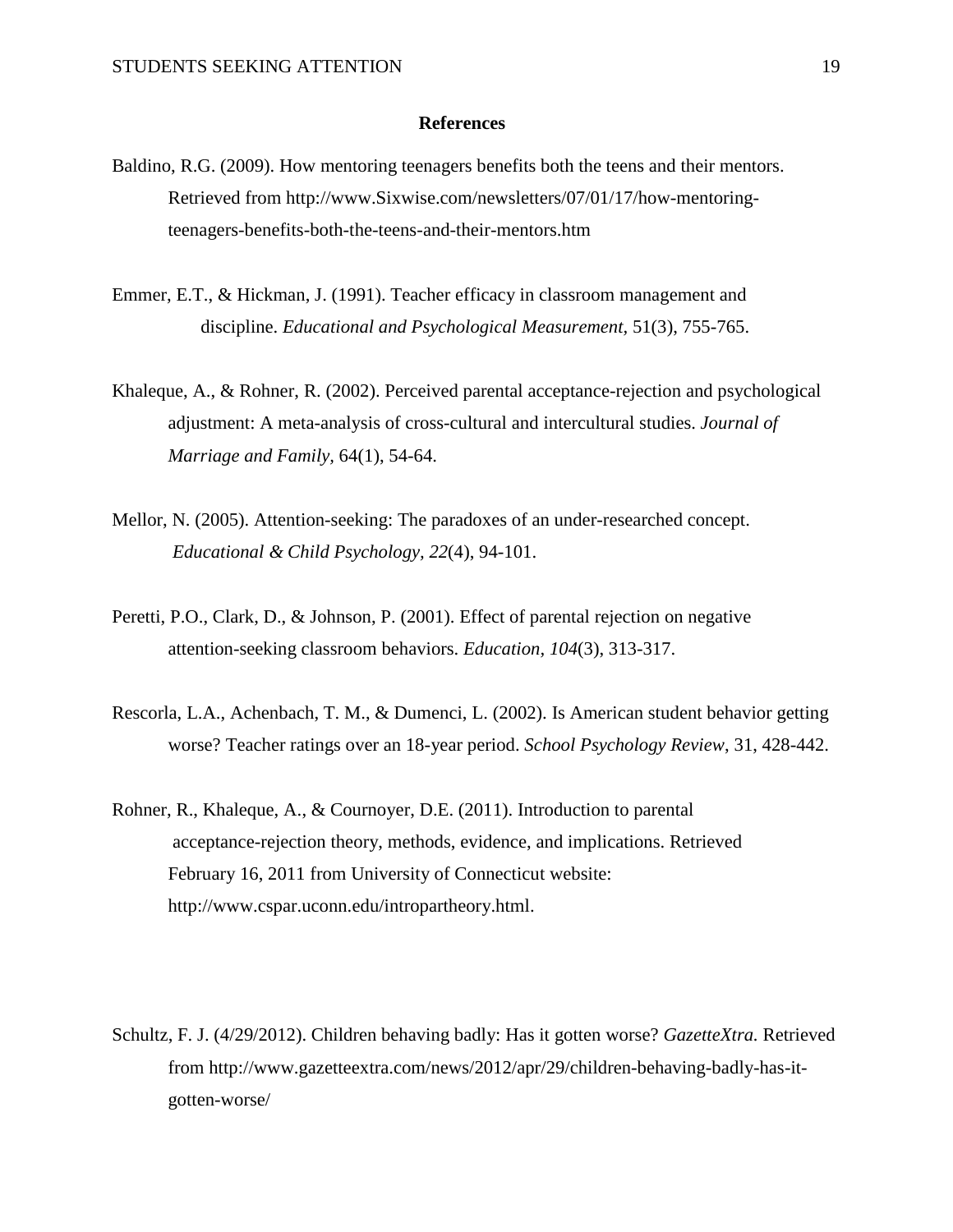- Schulman, R.E., Shoemaker, D.J., & Moelis, G. (1962). Laboratory measurement of parental behavior. *Journal of Consulting Psychology 26,* 322-335.
- Sexena, V. (1992). Perceived maternal rejection as related to negative attention-seeking class-room behavior among primary school children. *Journal of Personality & Clinical Studies, 8*(2), 129-135.
- Shatin, D., & Drinkard, C. R. (2002). Ambulatory use of psychotropics by employee-insured children and adolescents in a national managed care organization. *Ambulatory Pediatrics,* 2, 111-119.
- Spaulding, S. A., Irvin, L. K., Horner, R. H., May, S. L., Emeldi, M., Tobin, T. J., & Sugai, G. (2010). School wide social-behavioral climate, student problem behavior and related administrative decisions. *Journal of Positive Behavior Interventions,* 12, 69-84.
- Taylor, J.C., & Carr, E.G. (1992). Severe problem behaviors related to social interaction. *Behavior Modification, 16*(3), 305-335.
- U.S. Department Health Policy and Management, Columbia University. (2012). *National Center for Children in Poverty.* Retrieved from http://www.nccp.org/Publications/pub\_1016.html
- Vannest, K., Parker, R. I., Park, H., Sanchez-Fowler, L.T., Devore, H., Mohan, S., & Bullous, S. (2008). The effects of mentors on the classroom behavior of students with emotional and behavioral disorders. *Journal of At-Risk Issues,* 14(2) 17-26.
- Viktor, G. & Michael, L.S. (1966). Parental behavior and adolescent self-esteem. *Journal of Marriage and Family, 4*, 37-46.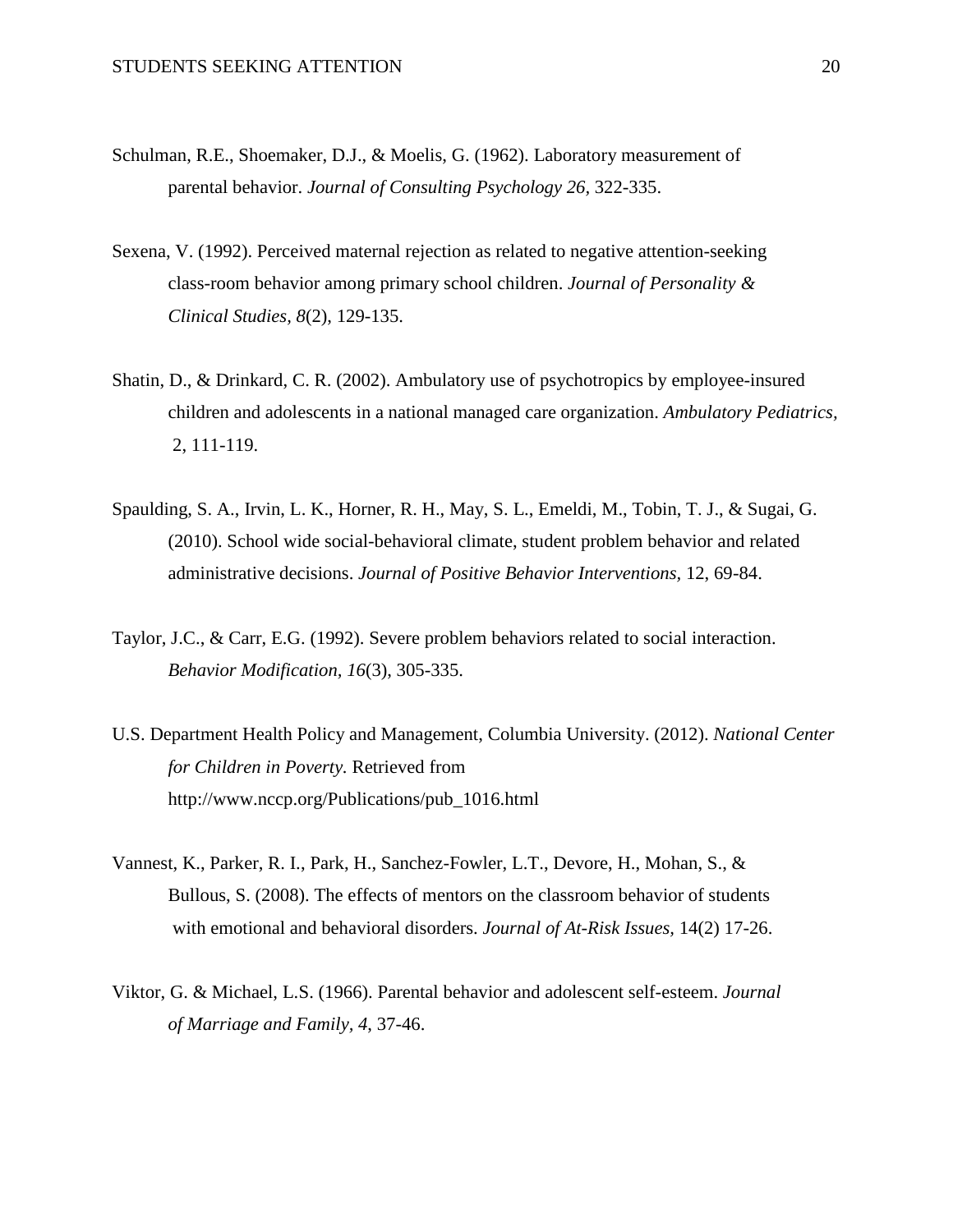Zorigian, K. & Job, J. (2010). Positive behavior interventions and supports in the classroom. Retrieved from http://www.learnnc.org/lp/pages/6855.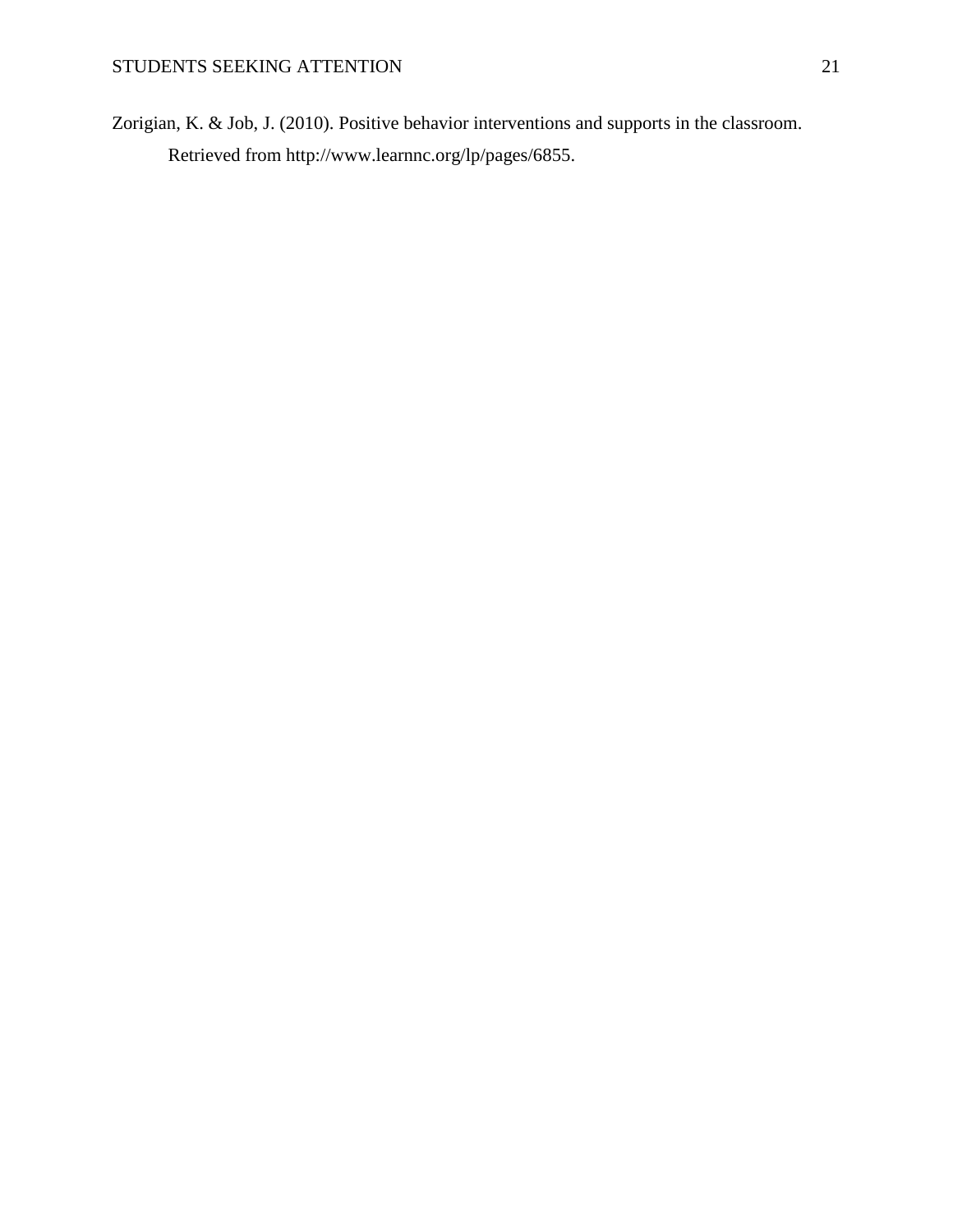# **Appendix A**

Ronald P. Rohners Parental Acceptance-Rejection Questionaire (PARQ) – partial.

|     |                                                                                  | <b>TRUE OF MY</b><br><b>MOTHER</b>            |                                 | <b>NOT TRUE OF MY</b><br><b>MOTHER</b> |                                    |
|-----|----------------------------------------------------------------------------------|-----------------------------------------------|---------------------------------|----------------------------------------|------------------------------------|
|     | <b>MY MOTHER</b>                                                                 | <b>Almost</b><br><b>Always</b><br><b>True</b> | <b>Sometimes</b><br><b>True</b> | Rarely<br><b>True</b>                  | <b>Almost</b><br><b>Never True</b> |
| 1.  | Says nice things about me                                                        |                                               |                                 |                                        |                                    |
| 2.  | Nags or scolds me when I am bad                                                  |                                               |                                 |                                        |                                    |
| 3.  | Pays no attention to me                                                          |                                               |                                 |                                        |                                    |
| 4.  | Does not really love me                                                          |                                               |                                 |                                        |                                    |
| 5.  | Talks to me about our plans and listens to<br>what I have to say                 |                                               |                                 |                                        |                                    |
| 6.  | Complains about me to others when I do not<br>listen to her                      |                                               |                                 |                                        |                                    |
| 7.  | Takes a real interest in me                                                      |                                               |                                 |                                        |                                    |
| 8.  | Wants me to bring my friends home, and<br>tries to make things pleasant for them |                                               |                                 |                                        |                                    |
| 9.  | Ridicules and makes fun of me                                                    |                                               |                                 |                                        |                                    |
| 10. | Pays no attention to me as long as I do<br>nothing to bother her                 |                                               |                                 |                                        |                                    |
| 11. | Yells at me when she is angry                                                    |                                               |                                 |                                        |                                    |
| 12. | Makes it easy for me to tell her things that<br>are important to me              |                                               |                                 |                                        |                                    |
| 13. | Treats me harshly                                                                |                                               |                                 |                                        |                                    |
| 14. | Enjoys having me around her                                                      |                                               |                                 |                                        |                                    |